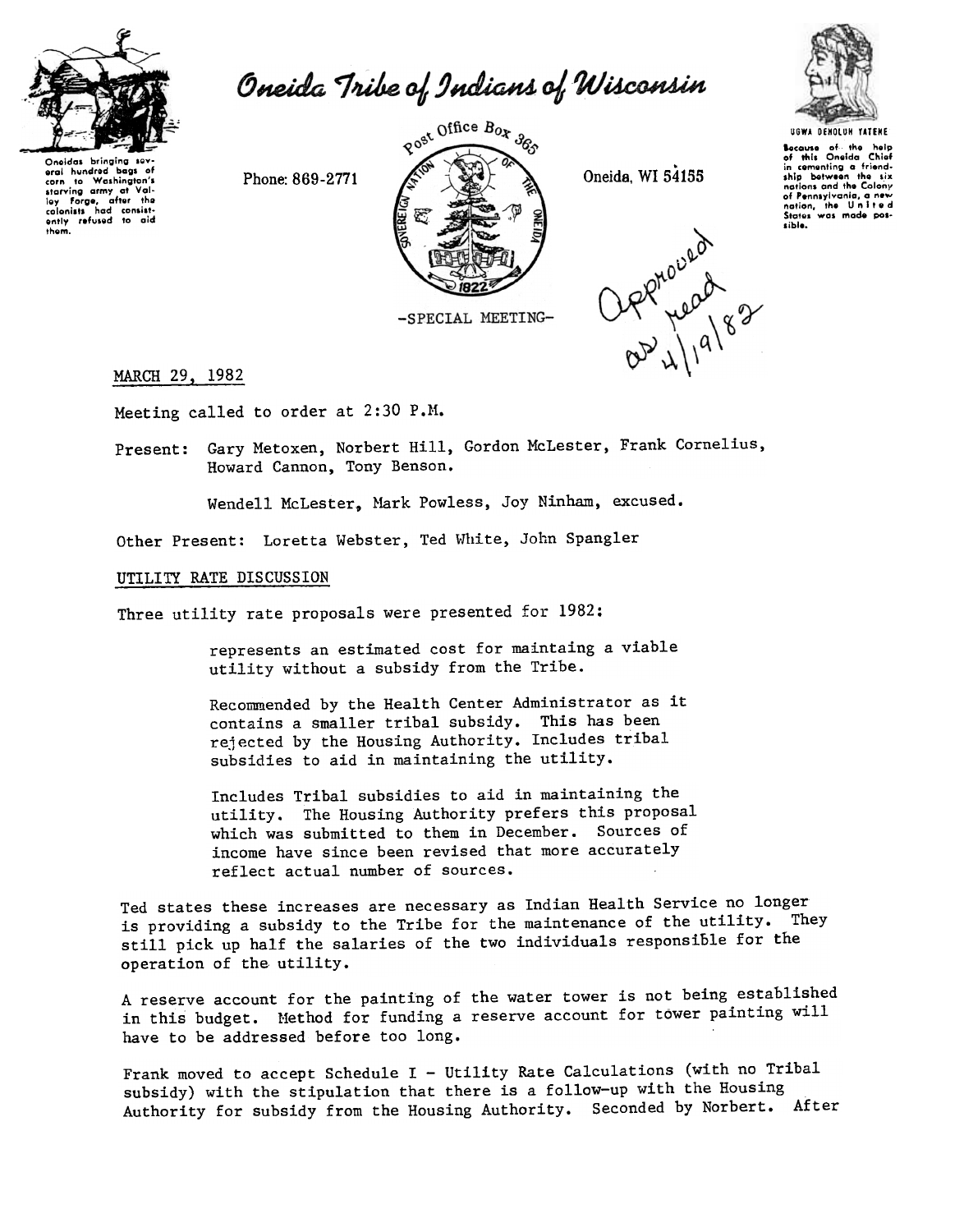Oneida Tribe of Indians of Wisconsin Special Meeting - March 29, 1982 Page 2

more discussion the motion was withdrawn and Ted White and Loretta were asked to follow this up with the Housing first and then set up another meeting for everyone.

A office copier is being sent back to Office Supply and a letter saying the Business Committee approved of the copier to be sent back has to be given to Rose Melchert.

Tony moved for approval of this letter. Gordon Seconded. Motion Carried

## EMPLOYMENT RECOMMENDATION:

Loretta presented the employment recommendation received from Joe Villagomez regarding the Domestic Abuse Coordinator. Due to the recent events over the past week and because the primary responsibility for the Coordinator is direct counseling, Ms. Ann Martin has respectfully declined the position. Because of this, the Business Committee will now be required to select from the remaining candidates. Their order of qualifications as determined by the Selection Committee is as follows:

- (1) Robert S. Arneson
- (2) Jim White

Tony moved to approve Robert S. Arneson. Norbert Seconded, 3 for 2 opposed. Motion Carried.

## PROPOSED MACHINE SHOP TRAINEE

Loretta presented Jim White's report on the CETA OJT Job Developer report on the Proposed Machine Shop.

A survey was taken which included contact with 52 machine shops in the area. Eight of these shops said they would take our apprentices. The others said it depended on the econoby in 1984, as our training program would last for  $1\frac{1}{2}$  years.

Young people on the reservation were contacted. Eight of these people said they would be interested and follow through with the training for  $l_2$  years.

Brown and Outagamie Counties were contacted for funding and a notice should be received within 30 days as to whether or not the funding will be received.

Jim White is requesting the approval of the Business Committee on the proposed OJT Machine Shop as they already have instructors and a work site which would be the J&M Machine Shop.

Frank moved for approval. Howard Seconded. Motion Carried

## ONEIDA MUSEUM - Use of Revenue Sharing Funds

Bob Smith is requesting temporary help for the summer. Two people; Anita Barber and George Skenandore. They have worked in the past until there were no funds.